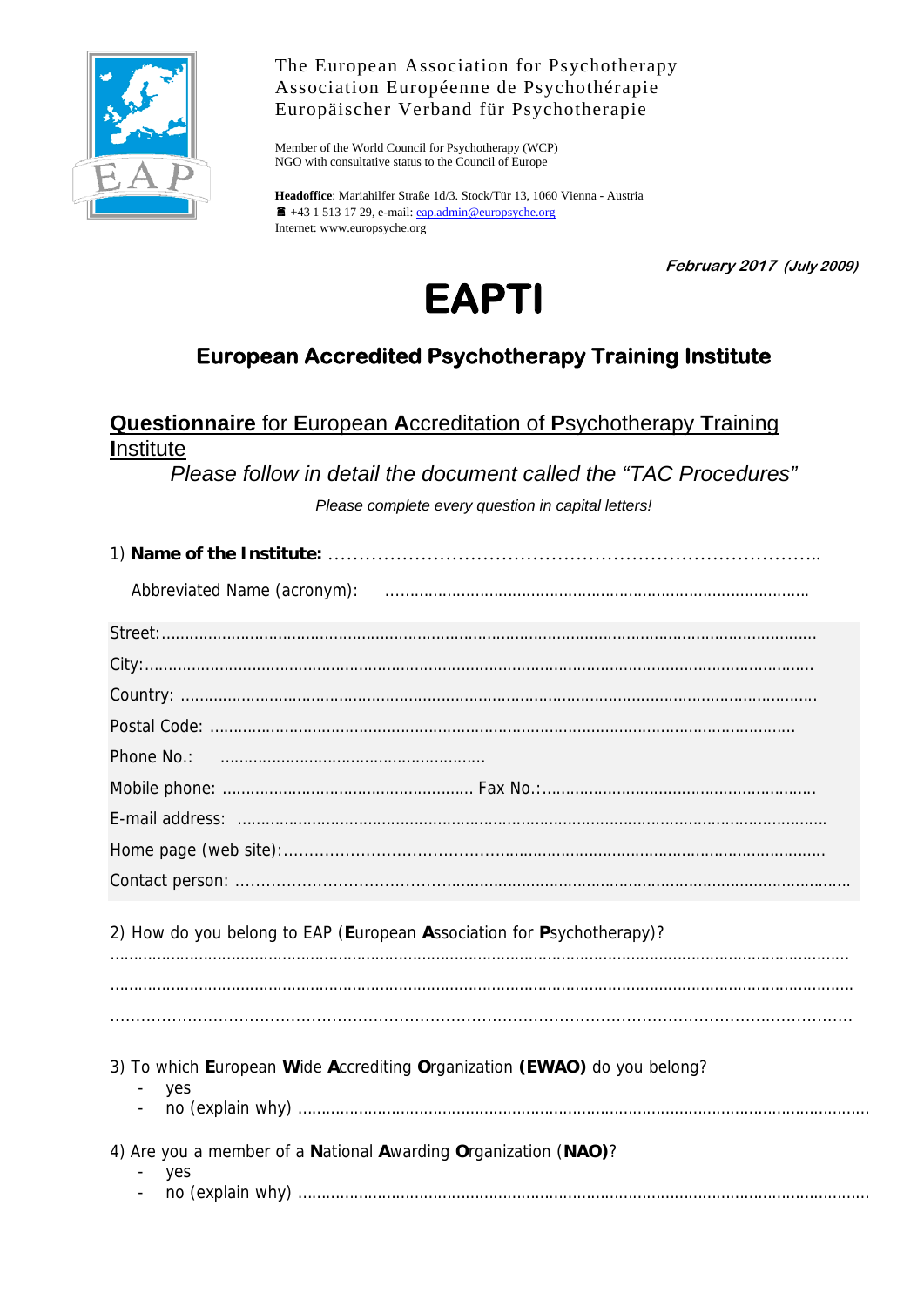5) Is your Training Program – concerning psychotherapists **–** already approved by your NAO or EWAO? …………………………………………………………………………………………………………… 6) We would need following printed documents and information from you:  $\triangleright$  Advertising of your Institute (last 5 years) > Program/Curriculum  $\triangleright$  Fees for students (per year, in Euro) 7) Some figures about the Institute Date of foundation?………………………………………………………………………………………………………. (minimum 5 years of existence are required – to have accomplished at least 4 years of training with one group, and have started another one) \* How many students do you have in total? …………………………………………………………………………………………………………………………… How many **students** are **participating in the training program that should lead to an ECP accreditation**? • How many trainees have *obtained a certification* as *psychotherapists*, since the opening of your institute? or: have been allowed to start a psychotherapeutic practice under supervision (such practice implies an ongoing psychotherapy with a minimum of 3 clients/patients) (a minimum of 5 trainees is recommended) ……………………………………………………………………………………………………………………………… ……………………………………………………………………………………………………………………………… 8) Faculty (staff) How many trainers are involved in your Institute (full-time and/or part-time)? (**a minimum of 5 trainers required, out of which 3 should comprise training team**) ……………………………………………………………………………………………………………………………………… …………………………………………………………………………………………………………………… What are your requirements for accrediting your trainers?……………………………………………….......... ……………………………………………………………………………………………………………………………... . The contract of the contract of the contract of the contract of the contract of the contract of the contract of the contract of the contract of the contract of the contract of the contract of the contract of the contrac ……………………………………………………………………………………………………………………………… How many of the trainers are *ECP holders?* (**<sup>a</sup> minimum of 2 is required**) ……………………………………………………………………………………………………………………………… ……………………………………………………………………………………………………………………………… ……………………………………………………………………………………………………………………………… 9) Training program

Does your institute at present fulfil the requirements for the **E**uropean **C**ertificate of **P**sychotherapy? (look into our website<http://www.europsyche.org/contents/13489/european-certificate-of-psychotherapy-ecp-> (see appendix 1)

| $\cdots$<br>۷ŧ<br>٠<br>. . | no |  |
|----------------------------|----|--|
|----------------------------|----|--|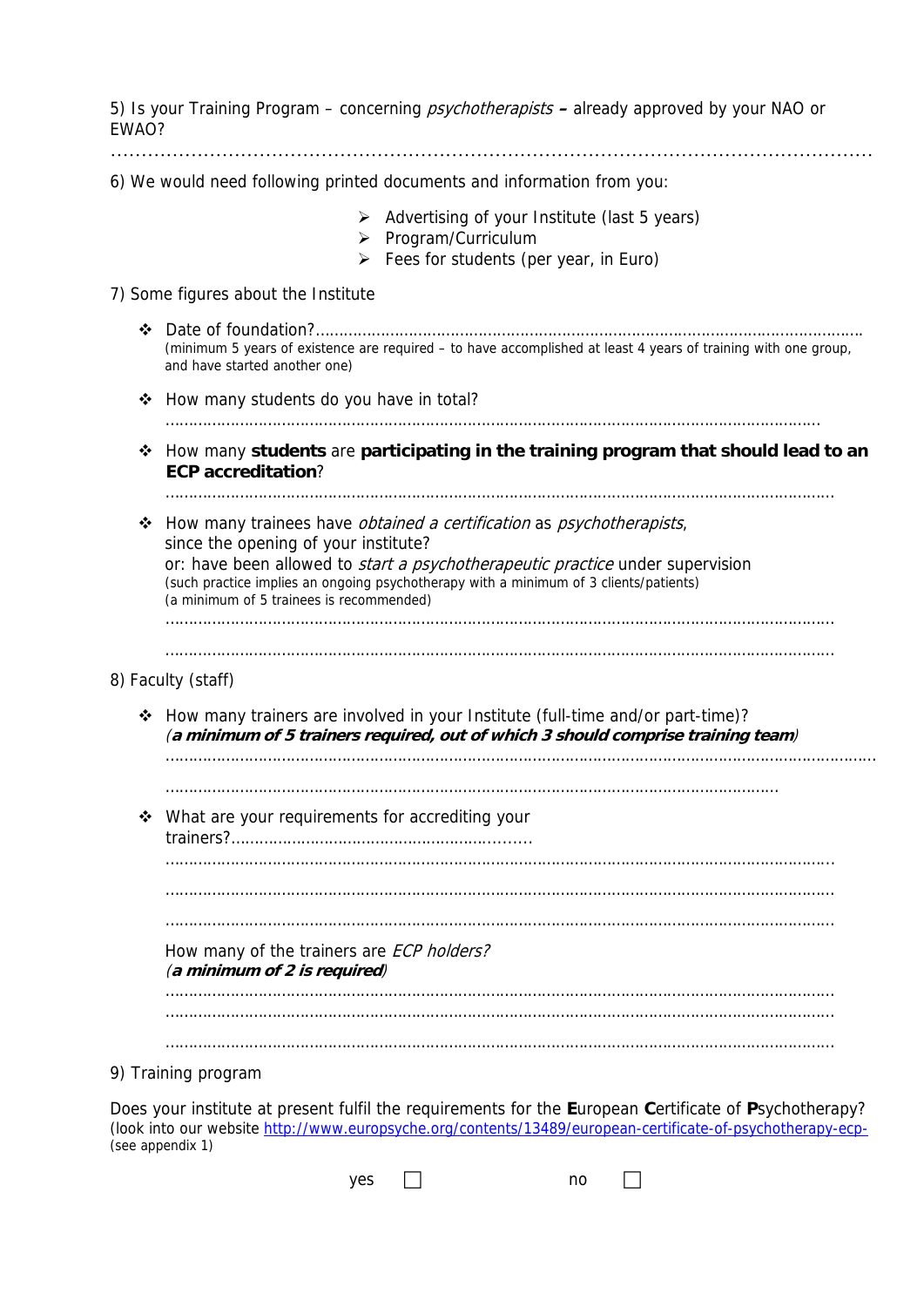| 10) Assessment                                                                                                                                                                                                                          |
|-----------------------------------------------------------------------------------------------------------------------------------------------------------------------------------------------------------------------------------------|
|                                                                                                                                                                                                                                         |
|                                                                                                                                                                                                                                         |
|                                                                                                                                                                                                                                         |
|                                                                                                                                                                                                                                         |
|                                                                                                                                                                                                                                         |
|                                                                                                                                                                                                                                         |
| (The Board of certification must not include a therapist of the trainee<br>but the Board of certification must include at least <i>one expert</i> who is not a trainer in your institute.)                                              |
| ! Please send us some samples of final written work of your trainees !                                                                                                                                                                  |
| 11) Ethical Guideline<br>Do you agree with the EAP Ethical Guideline? (see appendix 2)                                                                                                                                                  |
| yes<br>no                                                                                                                                                                                                                               |
| 12) Professional Involvement                                                                                                                                                                                                            |
| Where is your Institute involved? (for example: list of associations, scientific committees, boards of journals, etc.)                                                                                                                  |
|                                                                                                                                                                                                                                         |
|                                                                                                                                                                                                                                         |
|                                                                                                                                                                                                                                         |
|                                                                                                                                                                                                                                         |
|                                                                                                                                                                                                                                         |
| 13) Facilities                                                                                                                                                                                                                          |
| Please give us a short description of your facilities: do you have meeting rooms, offices, etc.?                                                                                                                                        |
|                                                                                                                                                                                                                                         |
|                                                                                                                                                                                                                                         |
|                                                                                                                                                                                                                                         |
|                                                                                                                                                                                                                                         |
| I certify that I have read and agreed the whole TAC Procedures, especially section 22<br>concerning the fees.                                                                                                                           |
| <b>False information</b> may lead to the removal of your name from the Register of EAPTI.<br>Failure to notify the Registrar of the EAP of changes of the registered details given above may also<br>result in your name being removed. |
| I have read the above and agree to its conditions.                                                                                                                                                                                      |
| $\mathbf{D}_{\alpha}$                                                                                                                                                                                                                   |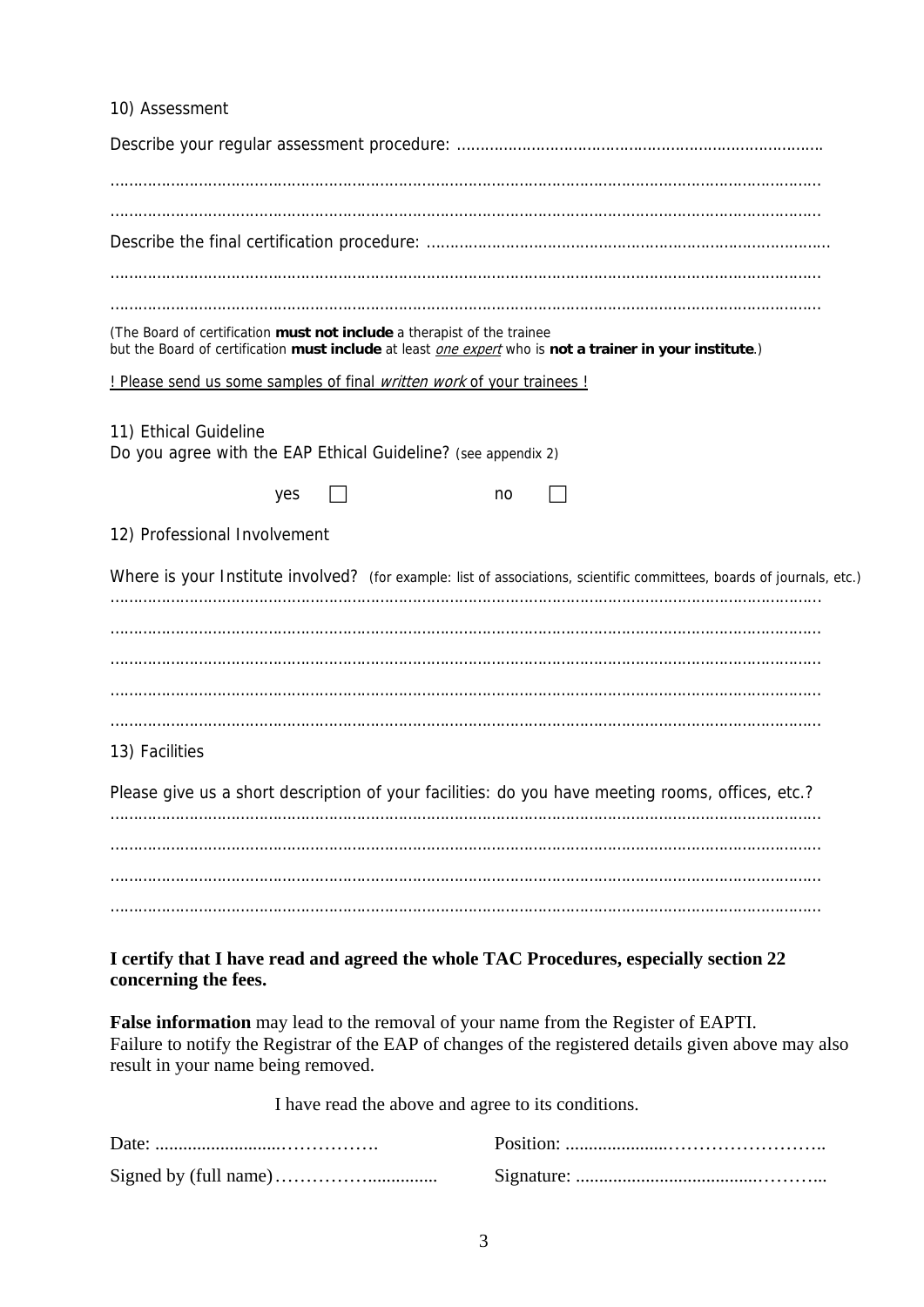

# *European Association for Psychotherapy*

Mariahilfer Straße 1d/3. Stock/Tür 13 1060 Vienna - Austria Email: eap.admin@europsyche.org **Internet:** www.europsyche.org

*Vienna, February 22nd, 2003* **Version February 24th, 2018**

# **TAC**

# **Accreditation of Training Institutes for ECP Award**

# *PROCEDURES*

#### *The TAC is the Training Accreditation Committee.*

*It is composed of 6 members:*

- *2 appointed by the NAOs*
- *2 appointed by the EWAOs*
- *2 appointed by the Executive Committee (representing the HeadOffice and the Registrar)*

*The Registrar has been elected as chairperson. The TAC had, to date, six meetings and worked regularly through e-mails.*

#### **Clause of subsidiarity**

**According to the** *specificities* **of each** *country* **and each** *modality***, slight variations might occur and will be studied by the TAC, in order to allow enough** *flexibility***.**

**If some conditions are missing with** *acceptable justifications***, the Committee will take them into account.**

**The TAC will take strongly into consideration any prior accreditation accompanied by a detailed written report.**

#### **Independence**

The ECP is an *European* recognition and *not a National* one: so, the *Strasburg Declaration* and our own EAP rules are the bedrock from which all requirements spring.

For instance, in some countries, some EWAOs have not yet official representatives; in some others, the practice of psychotherapy is *restricted by the local law* to psychiatrists and psychologists…

In any case, *a practitioner who reaches our requirements may obtain the ECP*, even if he is not allowed - at this moment - to be recognized as "psychotherapist" in his own country.

#### *This reports contains five main parts:*

*PREAMBLE I. QUESTIONNAIRE II. VISIT III. PROCEDURES IV. IMPLEMENTATION*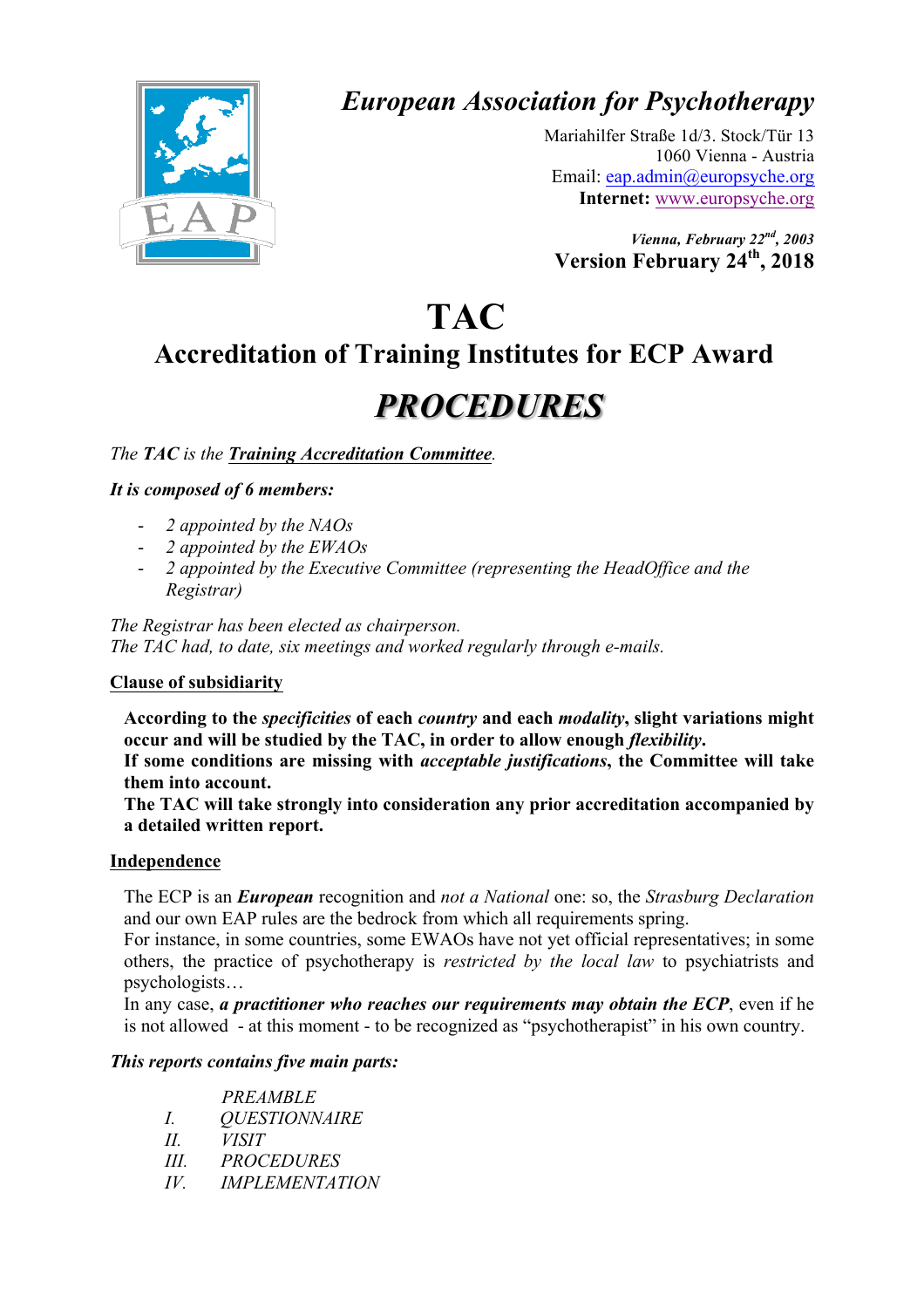## **I. QUESTIONNAIRE**

*(All questions must be answered and comply with satisfaction of EAP)*

#### **1. The information about each institute will be gathered through:**

- 1.1 A written *questionnaire*
- 1.2 A set of *documentation*
- 1.3 A *visit* to the institute

#### **2. Guidelines for a questionnaire**

- 2.1 This questionnaire will be sent to every EWAO and every NAO, or NUO.
- 2.2 They will send it to all Training Institutes they know.

#### **3. Name of the Institute:**

- 3.1 Full name and abbreviated name (acronym)
- 3.2 Address; phone numbers; fax; e-mail; website
- 3.3 Contact person

#### **4. EWAO**

- 4.1 To which EWAO do you belong?
- 4.2 Is your Training Program concerning *psychotherapists —* already accredited by this EWAO? Please provide written evidence.

#### **5. NAO**

- 5.1 Are you member of a NAO? Please provide evidence in writing from the NAO.
- 5.2 Is your Training Program concerning *psychotherapists —* already accredited by this NAO? Please provide written evidence.

#### **6. Printed documents**

- 6.1 Advertising
- 6.2 Program/Curriculum
- 6.3 Fees for students (per year, in Euro)
- 6.4 Other

#### **7. Some figures about the Institute**

- 7.1 Date of foundation? *(minimum 5 years of existence are required – to have accomplished at least 4 years of training with one group, and have started another one)*
- 7.2 How many trainees are registered at the moment in your institute (including different levels)?
- 7.3 How many trainees have *obtained a certification* as psychotherapists, or: have been allowed to *start a psychotherapeutic practice* under supervision *(such practice implies an ongoing psychotherapy with a minimum of 3 clients/patients)* since the opening of your institute? *(a minimum of 5 is recommended)*

#### **8. Faculty (staff)**

- *8.1* How many trainers are involved in your Institute (full time and/or part time)? *(a minimum of 5 trainers required, out of which 3 should comprise training team)*
- 8.2 What are your requirements for accrediting your trainers?
- 8.3 How many of the trainers are *ECP holders*? *(a minimum of 2 ECP holders is required)*
- 8.4 Each trainer should have, at least, *5 years of practice* as a professional psychotherapist.
- 8.5 Trainers must participate either in an ongoing supervision group or in a peer "intervision" group for trainers.
- 8.6 Send some samples of *articles* or publications from the last 5 years.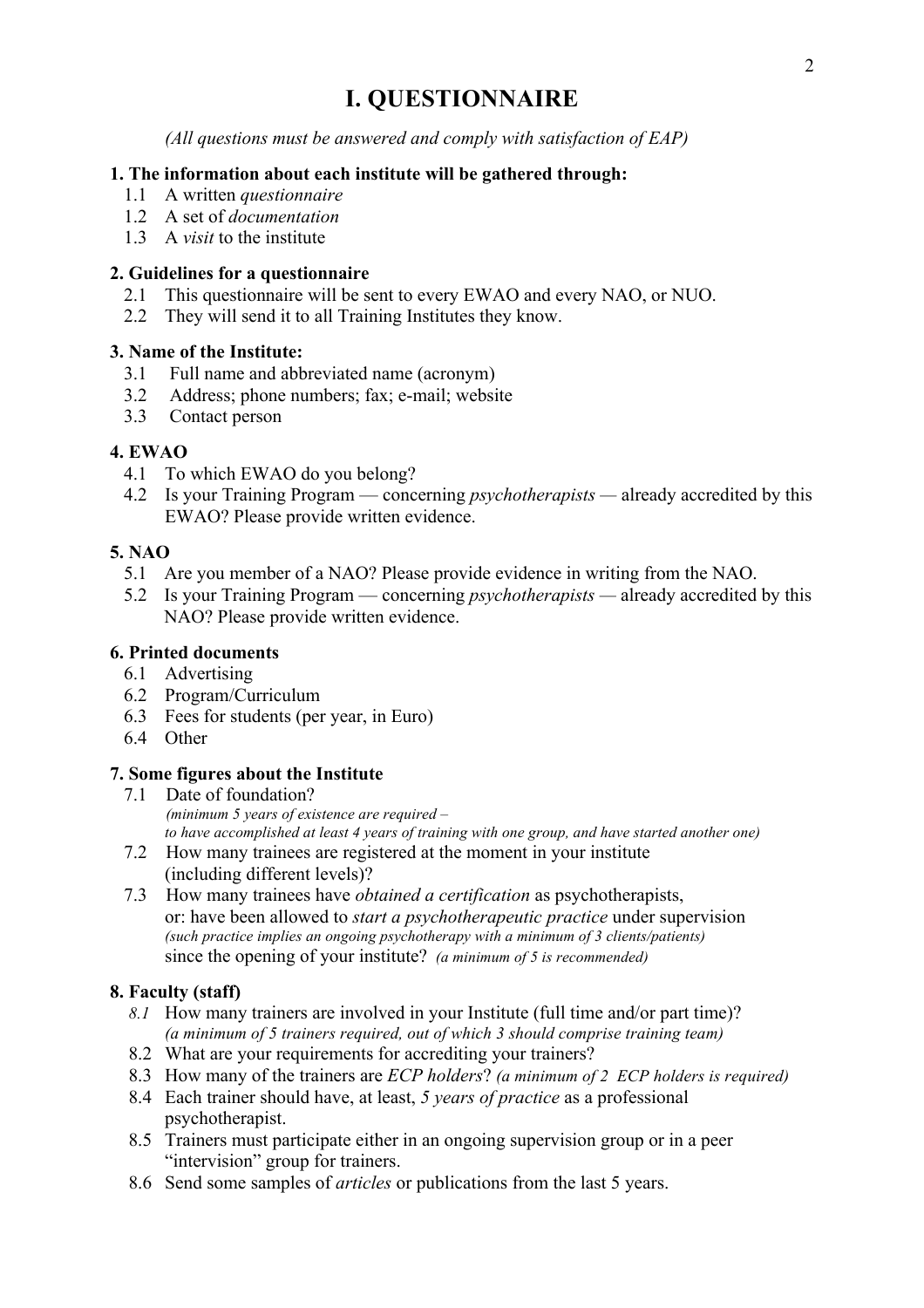#### **9. Training program**

- 9.1 Total length: 3 200 hours, spread over a minimum of 7 years
- 9.1.1 First 3 years of general training in human sciences (medical, psychological, social, educational, etc.) or equivalence. Estimated length  $= 1.800$  hours
- 9.1.2 Minimum of 4 years of training in a specific modality lasting min 1400 hours, which must contain all the theoretical and practical elements defined in § 9.3 of this document; **or**
- 9.2 Five-year full-time academic education and training in psychotherapy (minimum 3200 hours), organised by a university, which must contain all the theoretical and practical elements defined in § 9.3 of this document.
- 9.3 Elements of the training in a specific modality (min 1400 hours):
	- 9.3.1 250 hours of *personal psychotherapeutic experience*, or equivalent in individual or group setting – *normally distributed over the period of 4 years.*
	- 9.3.2 500 800 hours of *theory or methodology*, including *psychopathology*, in accordance with the usual standards of *the modality*
	- 9.3.3 300 600 hours of *clinical practice* with clients/patients - either within a mental or social health setting, or equivalent - either with individual clients/patients, families or groups, *under regular supervision* Even if this practice is not directly organized by the institute, it remains under its responsibility.
	- 9.3.4. 150 hours of *supervision* of an effective clinical practice of the trainee.
	- 9.3.5. Practice does normally not take place in the first two years of the training. *Note:* Exceptions of early practice must be justified by the training institution that the student has prior knowledge of practice or that the institute offers special condition for such practices.
	- 9.4. Each institute gives written account of the training hours of each trainee.

#### **10. Assessment**

- 10.1 Describe your regular assessment procedure.
- 10.2 Describe the *final* certification procedure.
- 10.3 The *Board of certification* must not include a therapist of the trainee.
- 10.4 The Board of certification must include at least one expert who is *not* a trainer of your institute.
- 10.5 Send some samples of final *written work* of your trainees.

#### **11. Ethical Guideline**

The Institute and its trainers must adhere to the EAP Ethical Guideline.

#### **12. Professional Involvement**

Membership (institute and/or staff) in different organizations List of associations, scientific committees, boards of journals, etc.

#### **13. Facilities**

Give a short description of meeting rooms, offices, etc.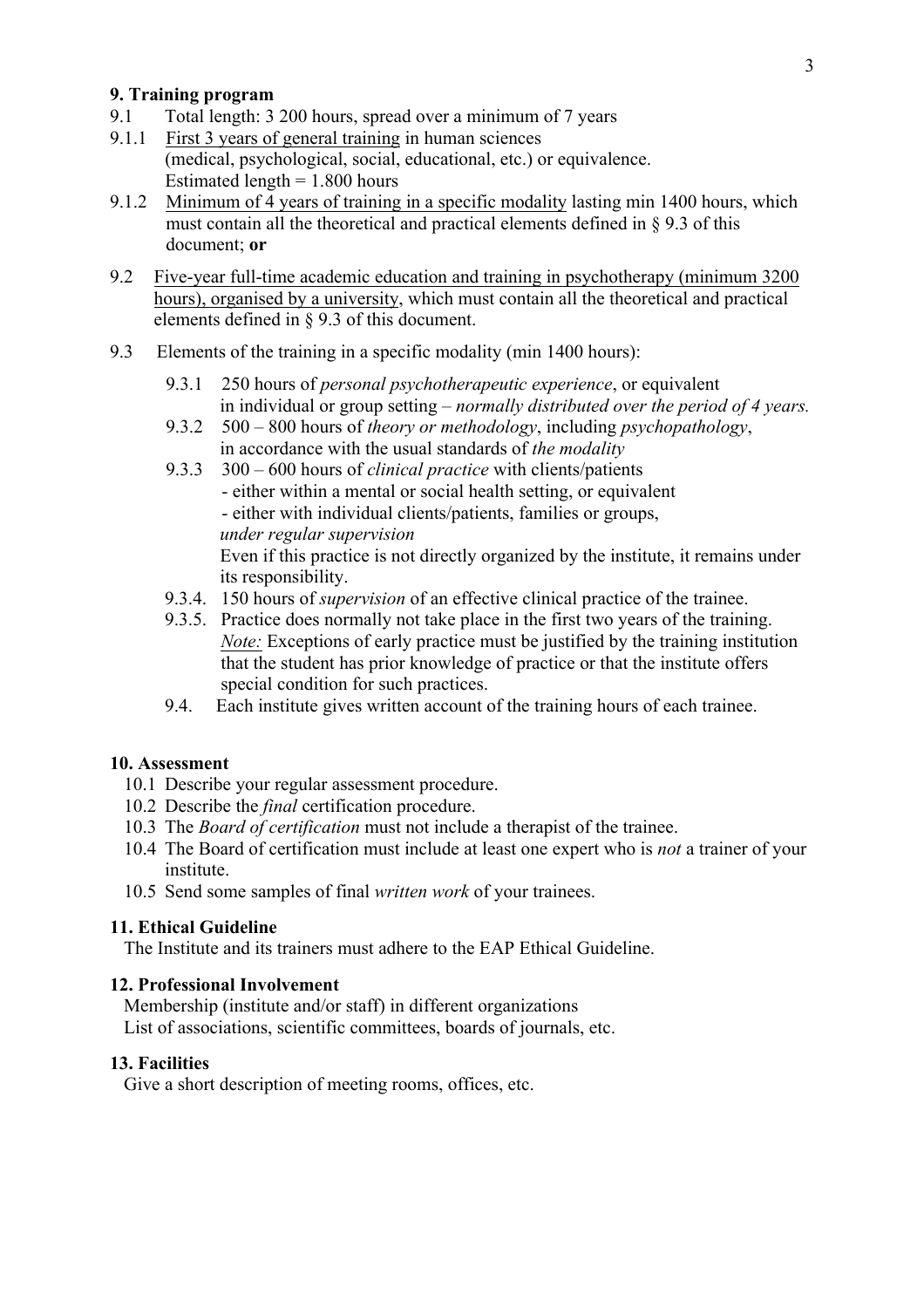# **II. VISIT OF THE INSTITUTE**

#### **14. Visit of the training institute**

- 14.1 The institute will be visited normally by *two independent experts* chosen within an international pool (cf. § 19): for example, one could be from the same country but another modality; the other from the same modality but another country.
- 14.2 Questions will be asked concerning:
	- individual files of trainees (assuring the necessarily confidentiality)
- regular co-ordination meetings of the training staff and brochures and flyers
- 14.3. budget and fees for the students

## **III. PROCEDURES**

#### **15. Excerpt of ECP basic regulations** *(last version 7.0. voted in Vienna, February 2017)*

#### *1.4. Training Organisations*

*1.4.1. Psychotherapy Training Organisations must be members in good standing of their country's NAO and of the relevant EWAO. They must be appropriately registered, and have their administration and finances in good order. The Training Organisation must have appropriate ethical standards and complaints procedures for its trainees. 1.4.2. To be accepted as a European Accredited Psychotherapy Training Institute (EAPTI) means that graduates of this organisation (or institute) can be awarded the European Certificate of Psychotherapy (ECP) directly, as their training institute has been accredited through a series of procedures outlined in the Training & Accreditation Committee (TAC) document.* 

*1.4.3. A training programme, accepted by the EAP as leading to the ECP, must be conform to the criteria of the ECP, must be accredited by the relevant EWAO and must be approved by the relevant NAO.* 

*1.4.3.1. If there is no NAO in place for the country and if there is no objection from the relevant EWAO, then the TAC can accredit the institute based on the experts' report (TAC: 17.4).* 

*1.4.3.2. If there is no relevant EWAO, the EWOC is asked to scrutinize the method / modality and comment on this back to the TAC (TAC: 18.2).* 

*1.4.4. Trainees successfully graduating from an accredited and approved 4-year (minimum) training programme in psychotherapy undertaken at a European Accredited Psychotherapy Training Institute (EAPTI), having been properly accepted by the Training & Accreditations Committee (TAC) of the EAP, will be eligible to apply for the ECP.* 

*1.4.5. Criteria and procedures for accepting EAPTIs are established by the TAC, and are accepted by the EAP Board.* 

#### **16. Structures involved**

Three structures (or organizations) are involved:

- EWAOs, representing *modalities*; or GAP (*Grand parenting accreditation Committee*)
- NAOs or NUOs, representing *countries*;
- TAC (as a sub-committee of the *Board*), representing the *EAP*.

#### **17. NAO and EWAO**

- 17.1. The applying Training Organization sends their completed questionnaire both to the relevant NAO/NUO and the relevant EWAO.
- 17.2. Both the NAO/NUO and EWAO check this application against requirements and give a confirmation in writing to all the relevant items within a maximum of 6 months.
- 17.3. Both NAO/NUO and EWAO send the file to the EAP Head office.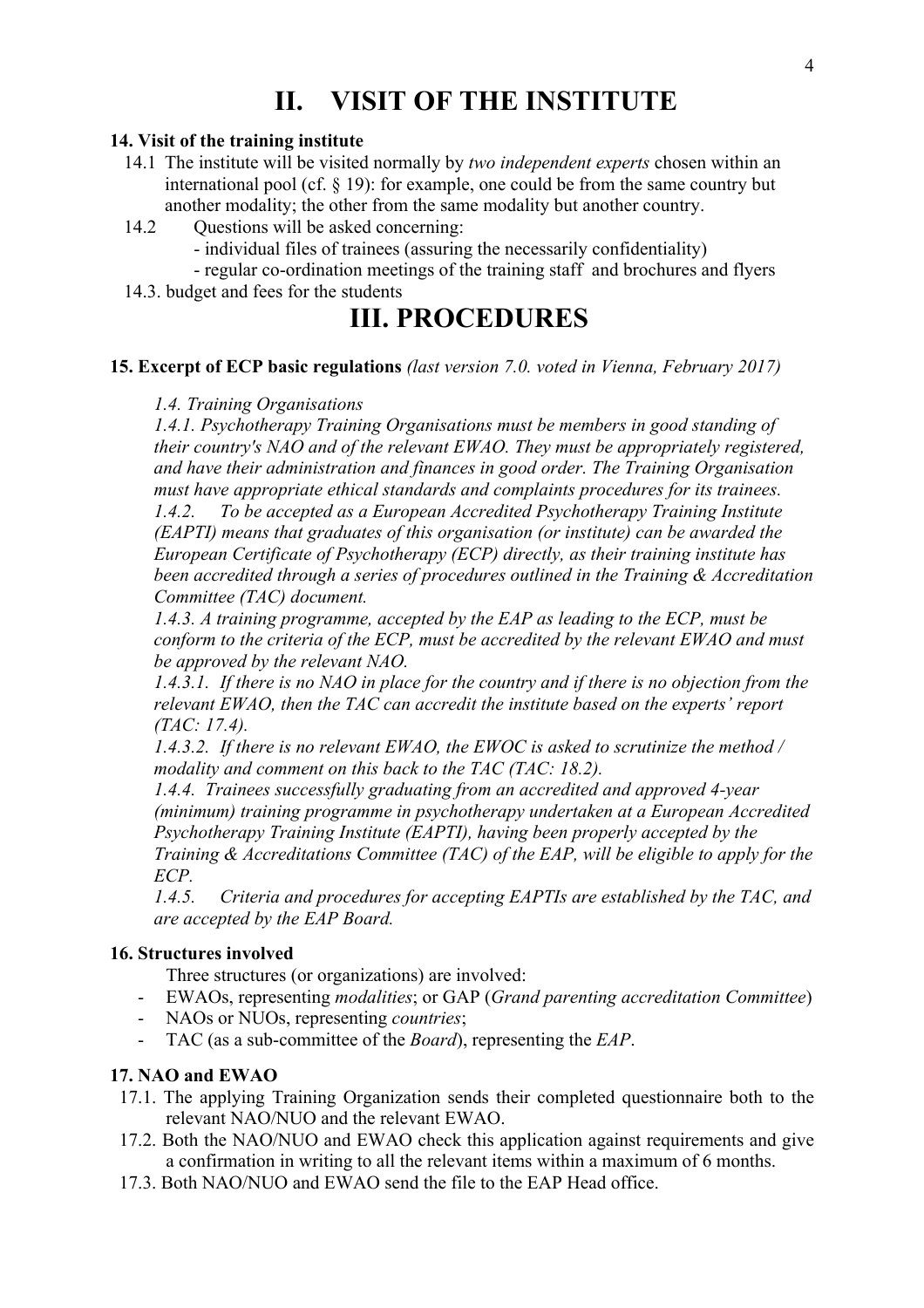17.4. If there is no NAO in place for the country then the TAC can accredit the institute based on the experts report and (when there is) no objection from the EWAO.

#### **18. Role of the TAC**

- 18.1. The TAC checks the whole file.
- 18.2. If there is no relevant EWAO, the EWOC scrutinizes the method.

#### **19. International pool of independent experts**

19.1. *Each of the organizations involved* in accreditation of Training Institutes (EWAO, NAO and TAC) is invited to *nominate English speaking experts* to constitute an international pool. *The nominations must be approved by EAP (TAC >Board). There are 2 categories of international experts:*

19.1.1. *permanent* members of the TAC voted by the *Board* (they *don't* represent their modality or their country; they *represent the EAP*)

19.1.2. experts *nominated* by NAO's or EWAO's & *accepted by the EAP* (TAC-BOARD)

19.1.3. The pool of international experts is constituted by a maximum of 3 experts proposed by the same EWAO, 3 experts nominated by an NAO and additionally the permanent members.

- 19.2. The TAC is responsible for the quality control of the institutes. It chooses *two independent* experts, according to each specific situation, taking into account geographical, language, methodological and political considerations, in a spirit of competency, efficiency and equity — trying to avoid rivalries and collusions.
- 19.3. The TAC is empowered to develop such organizational means as proven necessary to implement these processes, and especially the criteria to apply as such expert.
- 19.4. *Criteria's for the nomination* of International Experts & members of the TAC:
	- 19.4.1. A detailed CV in English
	- 19.4.2. *Fluent* English language
	- 19.4.3. *ECP* holder
	- 19.4.4. 5 years minimum as *trainer* in a psychotherapeutic training program
	- 19.4.5. Knowledge and *experience in managing a Training Institute*
	- 19.4.6. To be *nominated* with a supportive letter *by a NAO or by an EWAO* or to be nominated by the EAP HeadOffice.

#### **20. Accreditation**

- 20.1. When all these steps are accomplished, the TAC recommends to EAP to award to the Training institute an accreditation allowed to prepare trainees for the ECP.
- 20.2. The accreditation is given for a period of 7 years, and may be renewed.
- 20.3. If there is evidence that the institute has ceased to fulfill the requirements of accreditation, a review may be instituted earlier.

#### **21. Appeal procedure**

In case of disagreement, an appeal can be sent to the ETSC of EAP.

#### **22. Fees**

22.1. The fee to be paid by each Training Organization is voted by the EAP.

- It includes two parts:• a fixed part of 75 euro (West), 50 euro (East) per year, per institute;
	- a variable part of 12 euro (West), 10 euro (East) per year, per student present in any year of the ECP training program.

22.2. This fee will be shared as follows:

25 % for the NAO/NUO, 25 % for the EWAO, 50 % for the EAP.